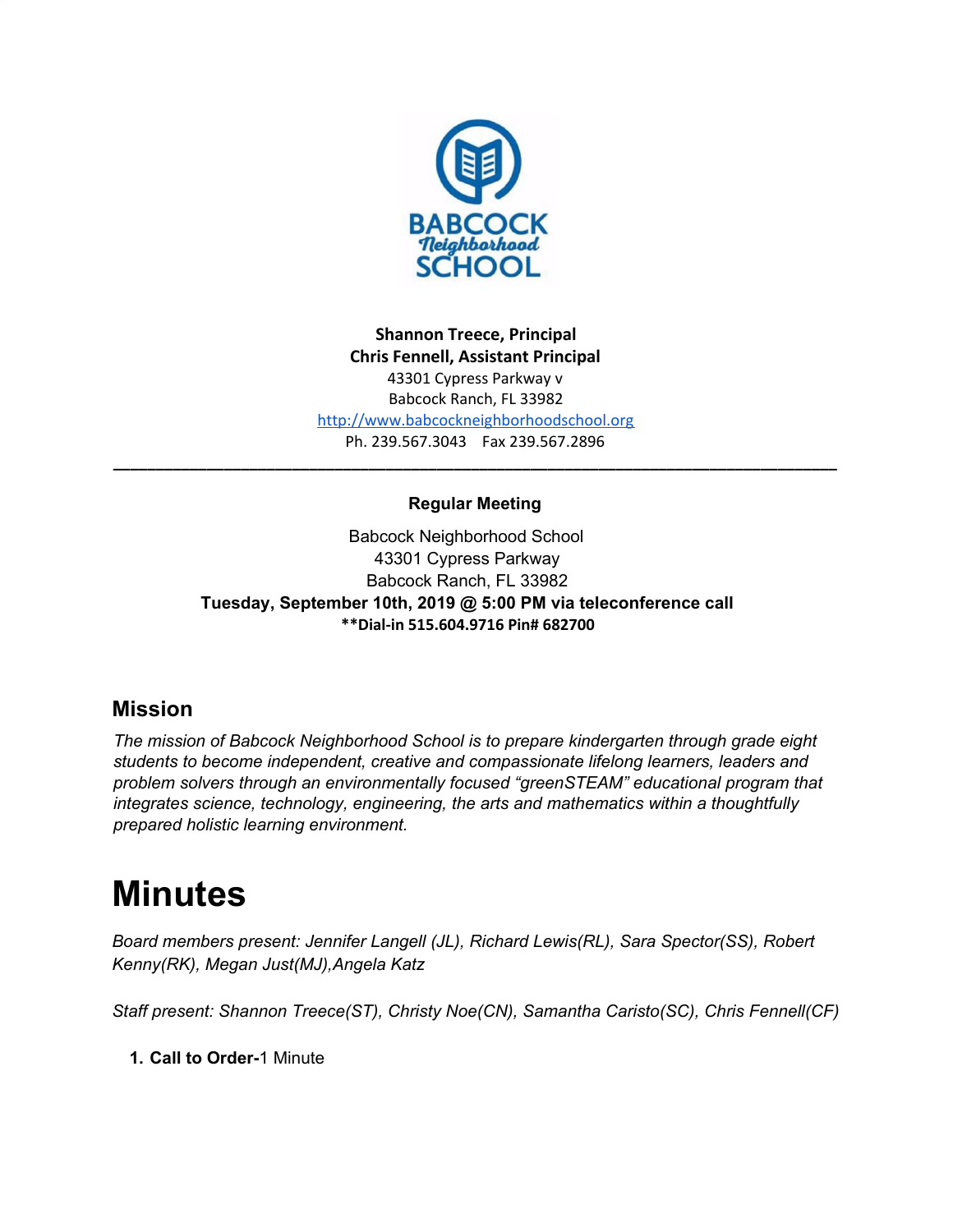#### **2. Additions or corrections-**Up to 2 Minutes

**3. Approval of Minutes ( )-**Up to 3 Minutes

*Motion to approve the minutes made by JL, seconded by MJ*

*All "Ayes" Motion carries*

- **4. Public Comment on Agenda Item -**As Needed
- **5. Reports-**Hold questions until after each presentation

\*Below, each Committee is to discuss (if applicable) (i) Dashboard and Monthly Report, (ii) proposed meeting schedule and proposed members, (iii) Strategic Planning Action Items and schedule for finalization, and (iv) propose committee agenda items two weeks in advance

- a. Buildings and Grounds- *5 minutes Jennifer Languell*
- b. Nominating-*12 minutes Sarah Spector*

*Motion to approve Richard Lewis and Robert Kenny to serve another term backdated to annual meeting made by JL, seconded by MJ All "Ayes" Motion carries*

*Motion to nominate Trisha Duffy to fill the vacancy of Stacy Lomanaco on the board threw the end of her term made by JL, seconded by RK All "Ayes" motion carries*

*Motion to carry forward the existing slate of officers made by JL, seconded by RK All "Ayes" Motion carries*

- President, Richard Lewis \_\_\_\_\_\_\_\_\_\_\_\_
- Vice President, \_\_Sara Spector\_\_\_\_\_\_\_\_\_\_\_\_\_
- o Treasurer, Robert Kenny \_\_\_\_\_\_\_\_\_\_\_
- Secretary, Meg Just \_\_\_\_\_\_\_\_\_\_\_\_

*Motion to appoint Jennifer Languell as governing board parent liaison made by RL, seconded by MJ All "Ayes" Motion carries*

*Motion to carry committee chairs forward made by JL, seconded by MJ All "Ayes" motion carries*

- Buildings and Grounds-Jennifer Languell
- Finance-Robert Kenny
- Academic-Meg Just
- Advancement-Angela Katz
- Audit-Richard Lewis
- Nominating-Sara Spector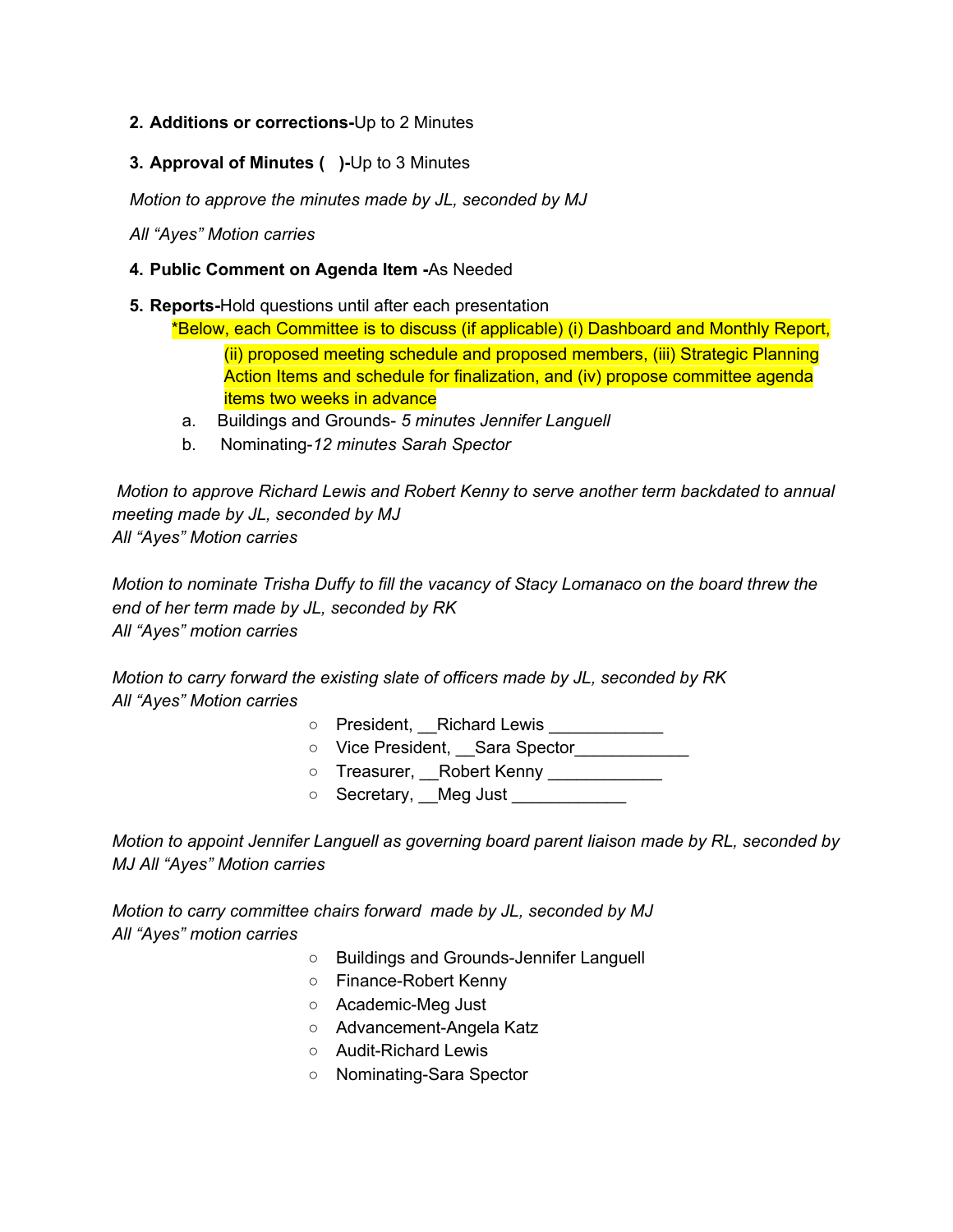c. Finance-*5 minutes Robert Kenny*

*Motion to approve Aaron Simpson and Bill Vander May to Finance Committee made by JL, seconded by MJ All "Ayes" motion carries*

d. Academic-*10 minutes Shannon Treece, Meg Just*

*Motion to approve the statement of purpose made by SS, seconded by JL All "Ayes" motion carries*

*Motion to approve new academic committee members made by RK, seconded by JL All "Ayes" motion carries*

- Chris Fennell
- Kari Lewter
- Meg Just
- Jen Vollinger
- Shannon Treece
- e. Advancement-*5 minutes Angela Katz*
- f. Audit-*1 minute Richard Lewis*
- g. Babcock Ranch Update-*5 minutes Bill Vander May*
- h. Principal-*5 minutes Shannon Treece*
- I. Consultant-*5 minutes Christy Noe*

#### **6. Consent Agenda**

● Strategic Plan Approval

*Motion to approve the consent agenda made by JL, seconded by RK All "Ayes" motion carries*

#### **7. Old Business-**Up to 5 Minutes

a. Charter Contract Deadlines

# **8. New Business**

• Parent Grievance Hearing

*Motion to uphold the decision made by Shannon Treece regarding the promotion of a student to the 9th grade was made by RK, and seconded by MJ*

*Richard Lewis " Aye " Richard Lewis "Aye" Sara Spector "Aye" Meg Just "Aye" Jennifer Languell "Aye" Angela Katz "Aye" All "Ayes" motion carries*